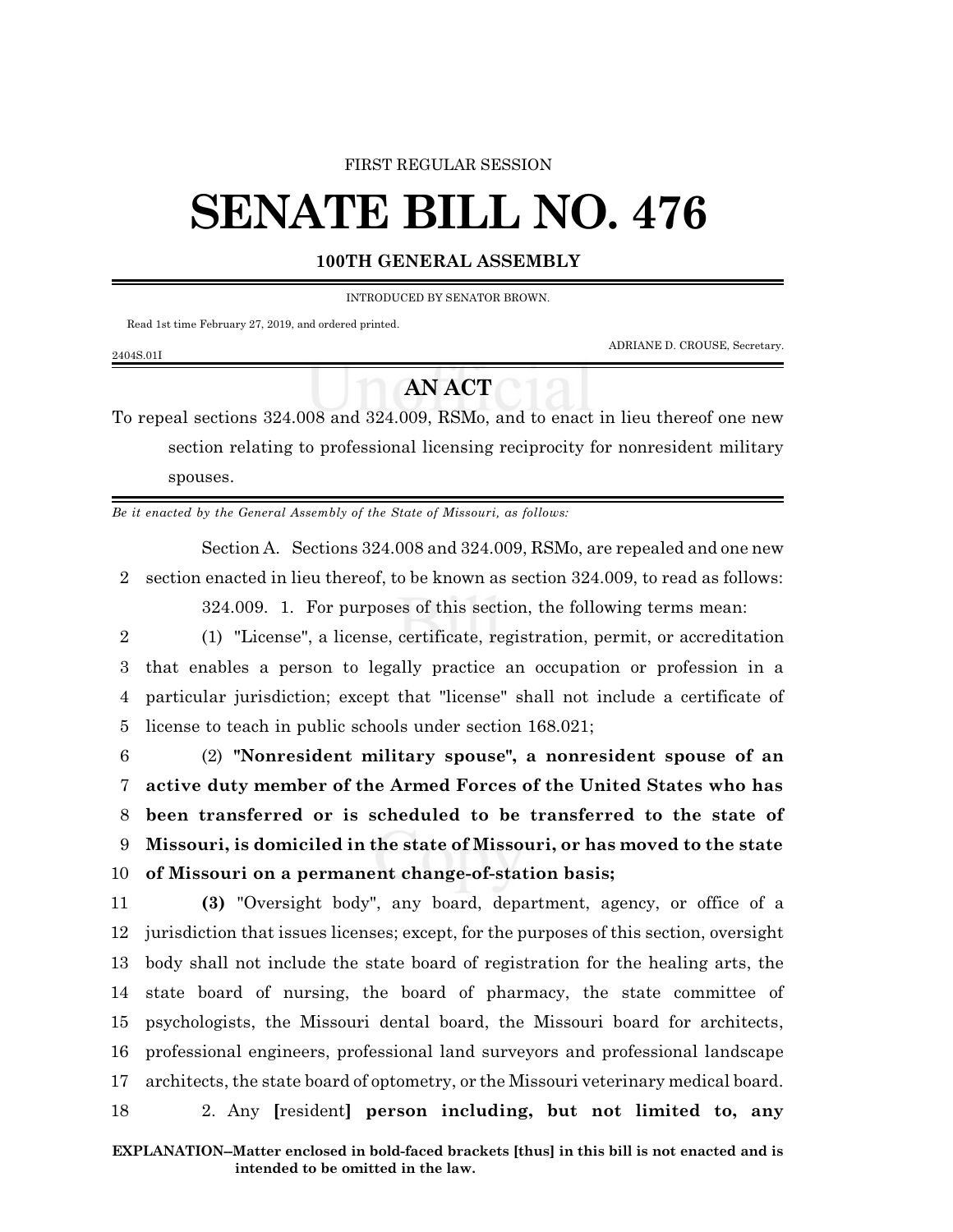**nonresident military spouse** of Missouri who holds a valid current license issued by another state, territory of the United States, or the District of Columbia may submit an application for a license in Missouri in the same occupation or profession for which he or she holds the current license, along with **any required application fee and** proof of current licensure in **[**the**] all** other **[**jurisdiction**] jurisdictions**, to the relevant oversight body in this state.

 3. The oversight body in this state shall, within **[**six months**] ninety days** of receiving an application described in subsection 2 of this section, waive any examination, educational, or experience requirements for licensure in this state for the applicant if it determines that the licensing requirements in the jurisdiction that issued the applicant's license are substantially similar to or more stringent than the licensing requirements in Missouri for the same occupation or profession.

 4. The oversight body shall not waive any examination, educational, or experience requirements for any applicant who is currently under disciplinary action with an oversight body outside the state or who does not hold a valid current license in the other jurisdiction on the date the oversight body receives his or her application under this section.

 5. The oversight body shall not waive any examination, educational, or experience requirements for any applicant if it determines that waiving the requirements for the applicant may endanger the public health, safety, or welfare.

 6. Nothing in this section shall prohibit the oversight body from denying a license to an applicant under this section for any reason described in any section associated with the occupation or profession for which the applicant seeks a license.

 7. This section shall not be construed to waive any requirement for an applicant to pay any fees, post any bonds or surety bonds, or submit proof of insurance associated with the license the applicant seeks.

 8. This section shall not apply to business, professional, or occupational licenses issued or required by political subdivisions.

 9. The provisions of this section shall not be construed to alter the authority granted by, or any requirements promulgated pursuant to, any interjurisdictional or interstate compacts adopted by Missouri statute or any reciprocity agreements with other states **[**in effect on August 28, 2018, and whenever possible this section shall be interpreted so as to imply no conflict between it and any compact, or any reciprocity agreements with other states in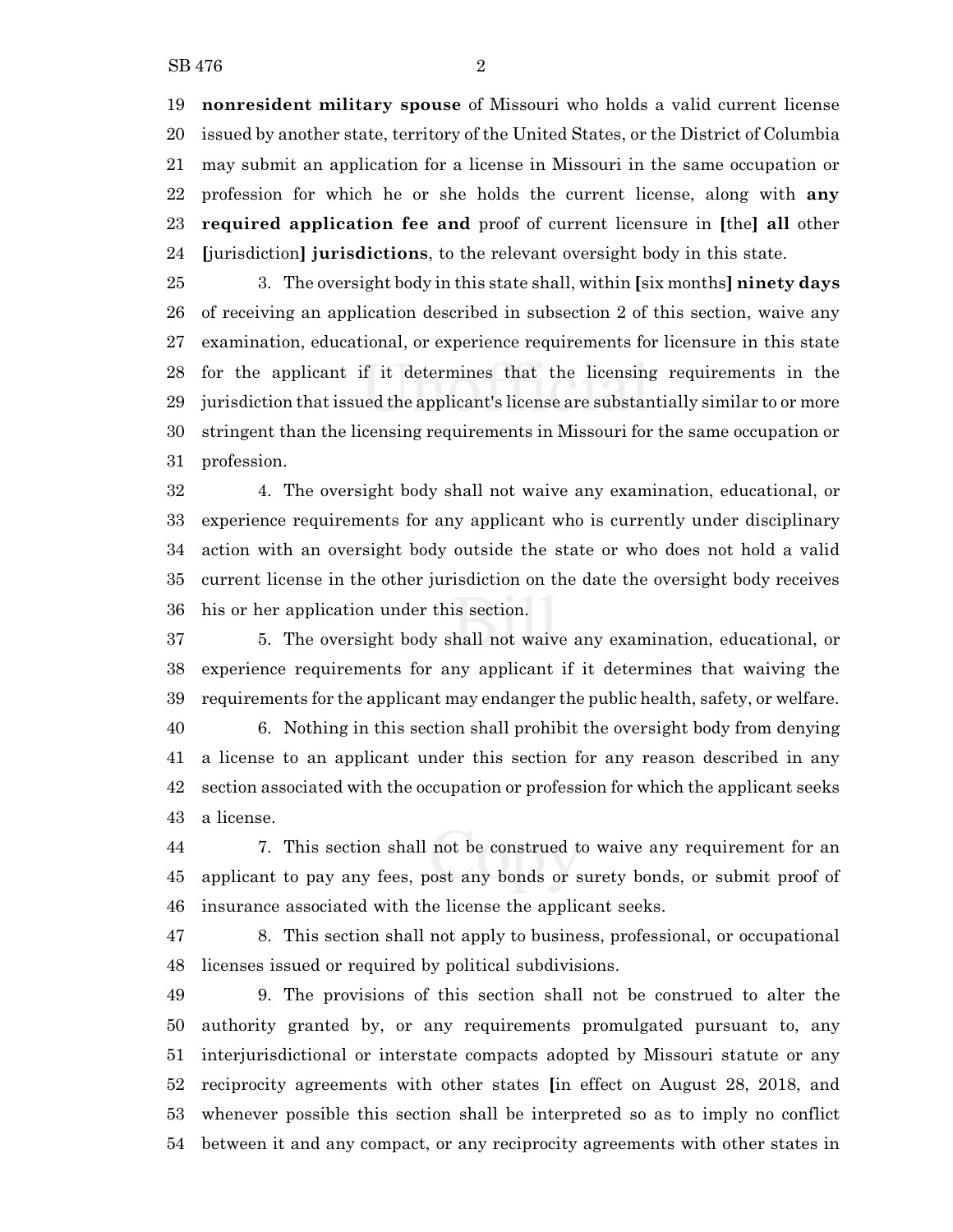effect on August 28, 2018**] and should any conflict arise between the provisions of this section and the provisions of any interjurisdictional or interstate compact or reciprocity agreement, the provisions of such compact or agreement shall prevail**.

 **10. For the purposes of this section, nonresident military spouses shall be eligible to apply for a license with any board, department, agency, or office of a jurisdiction that issues licenses, including the state board of registration for the healing arts, the state board of nursing, the board of pharmacy, the state committee of psychologists, the Missouri dental board, the Missouri board for architects, professional engineers, professional land surveyors and professional landscape architects, the state board of optometry, and the Missouri veterinary medical board.**

**[**324.008. 1. As used in this section, "nonresident military spouse" means a nonresident spouse of an active duty member of the Armed Forces of the United States who has been transferred or is scheduled to be transferred to the state of Missouri, is domiciled in the state of Missouri, or has moved to the state of Missouri on a permanent change-of-station basis.

 2. Except as provided in subsection 6 of this section and notwithstanding any other provision of law, any agency of this state or board established under state law for the regulation of occupations and professions in this state shall, with respect to such occupation or profession that it regulates, by rule establish criteria 12 for the issuance of a temporary courtesy license to a nonresident spouse of an active duty member of the military who is transferred to this state in the course of the member's military duty, so that, on a temporary basis, the nonresident military spouse may lawfully practice his or her occupation or profession in this state.

 3. Notwithstanding provisions to the contrary, a nonresident military spouse shall receive a temporary courtesy license under subsection 2 of this section if, at the time of application, the nonresident military spouse:

 (1) Holds a current license or certificate in another state, district, or territory of the United States with licensure requirements that the appropriate regulatory board or agency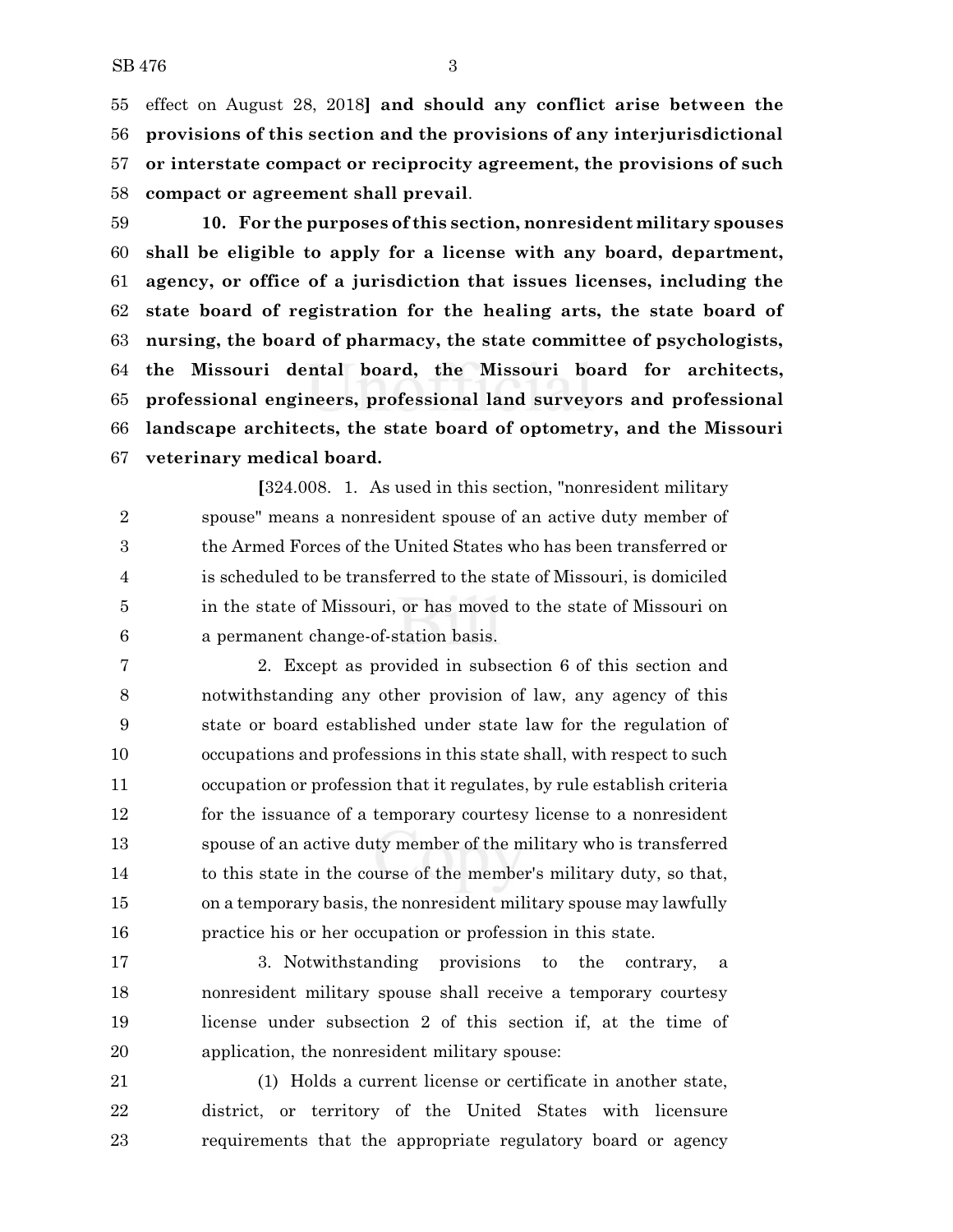| 24 | determines are equivalent to those established under Missouri law      |
|----|------------------------------------------------------------------------|
| 25 | for that occupation or profession;                                     |
| 26 | (2) Was engaged in the active practice of the occupation or            |
| 27 | profession for which the nonresident military spouse seeks a           |
| 28 | temporary license or certificate in a state, district, or territory of |
| 29 | the United States for at least two of the five years immediately       |
| 30 | preceding the date of application under this section;                  |
| 31 | (3) Has not committed an act in any jurisdiction that would            |
| 32 | have constituted grounds for the refusal, suspension, or revocation    |
| 33 | of a license or certificate to practice that occupation or profession  |
| 34 | under Missouri law at the time the act was committed;                  |
| 35 | (4) Has not been disciplined by a licensing or credentialing           |
| 36 | entity in another jurisdiction and is not the subject of an            |
| 37 | unresolved complaint, review procedure, or disciplinary proceeding     |
| 38 | conducted by a licensing or credentialing entity in another            |
| 39 | jurisdiction;                                                          |
| 40 | (5) Authorizes the appropriate board or agency to conduct              |
| 41 | a criminal background check and pay for any costs associated with      |
| 42 | such background check;                                                 |
| 43 | (6) Pays any fees required by the appropriate board or                 |
| 44 | agency for that occupation or profession; and                          |
| 45 | (7) Complies with other requirements as provided by the                |
| 46 | board.                                                                 |
| 47 | 4. Relevant full-time experience in the discharge of official          |
| 48 | duties in the military service or an agency of the federal             |
| 49 | government shall be credited in the counting of years of practice      |
| 50 | under subdivision (2) of subsection 3 of this section.                 |
| 51 | 5. A temporary courtesy license or certificate issued under            |
| 52 | this section is valid for one hundred eighty days and may be           |
| 53 | extended at the discretion of the applicable regulatory board or       |
| 54 | agency for another one hundred eighty days on application of the       |
| 55 | holder of the temporary courtesy license or certificate.               |
| 56 | 6. This section shall not apply to the practice of law or the          |
| 57 | regulation of attorneys.                                               |
| 58 | 7. The appropriate board or agency shall promulgate rules              |
| 59 | to implement the provisions of this section. Any rule or portion of    |